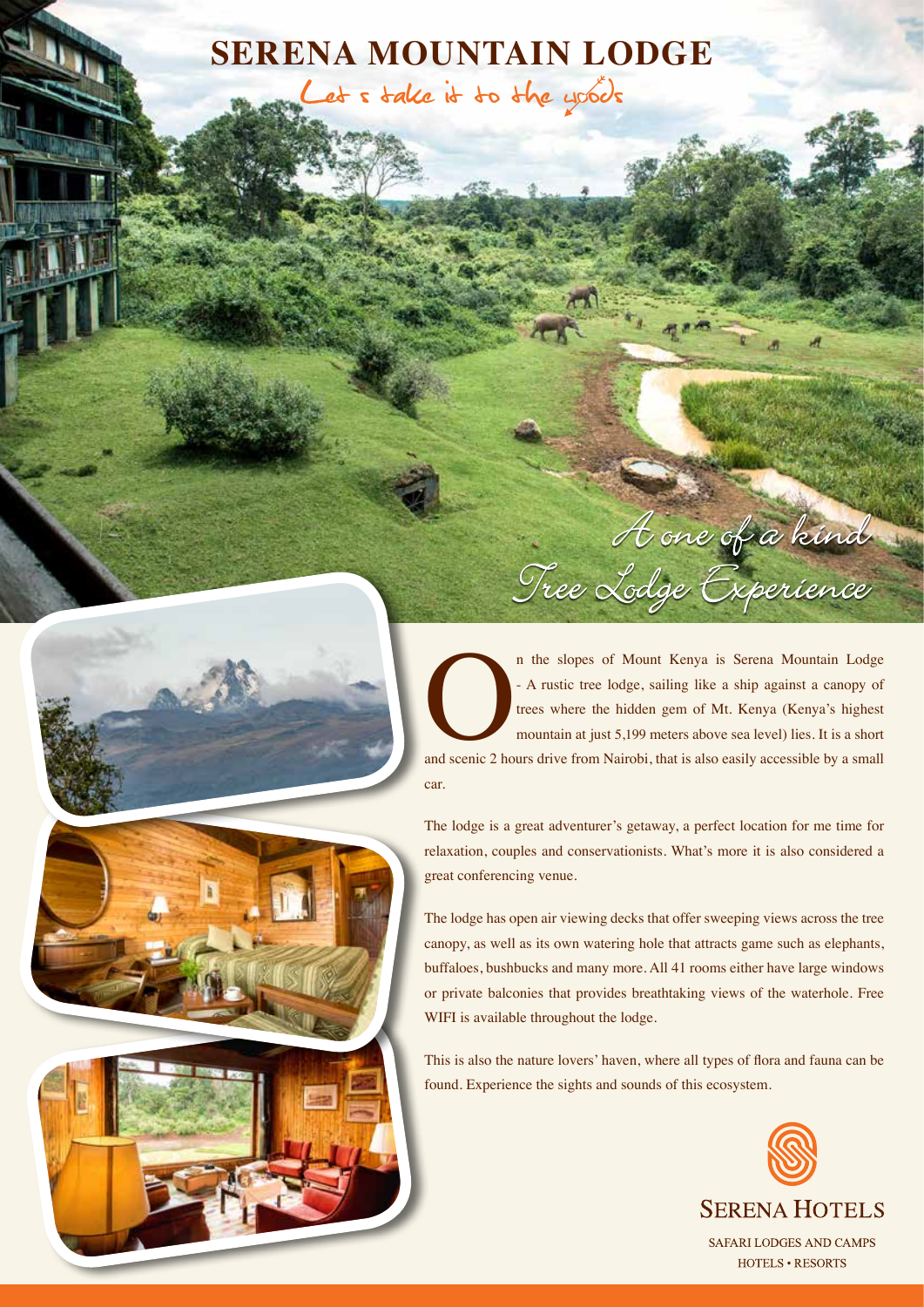#### **Mt. Kenya Forest Walk**

Enjoy an informative 2 hour guided walk through the Mt. Kenya forest where we take you through the story of Kenya's independence. Along the way get to spot a variety of birds and some unique animals such as the black and white colobus monkey, sykes monkey, olive baboon, giant forest hog, bush pig, genet cat, white-tailed mongoose and mole-rat. One can also spot a variety of members from the Antelope family such as Mt. Kenya Bongo, Bush bucks, Defassa waterbucks, Red forest duikers and Suni.

A surprise "Dawa" treat is served to keep you warm.





### **Great for Children too**

The Serena Kids Club is a fully supervised, kid-friendly hangout space for up to 10 children where little tots can play, learn and explore with various crafts and games while parents enjoy a little down time too. What's even better is that it has a big strong window through which the children are able to view the wildlife at the waterhole.

### **Bush Breakfast**

Before leaving for your next destination we welcome you to join us for a mouthwatering and unique English Bush Breakfast as you take in the cool forest breeze backed by the amazing sounds of the forest birds chirping.





#### **Mt. Kenya Moorland hike**

Come join us for a full day guided and informative hike across different forest vegetation and varying altitudes to get to the beautiful northern moorland tree cover with its unique flora and fauna.